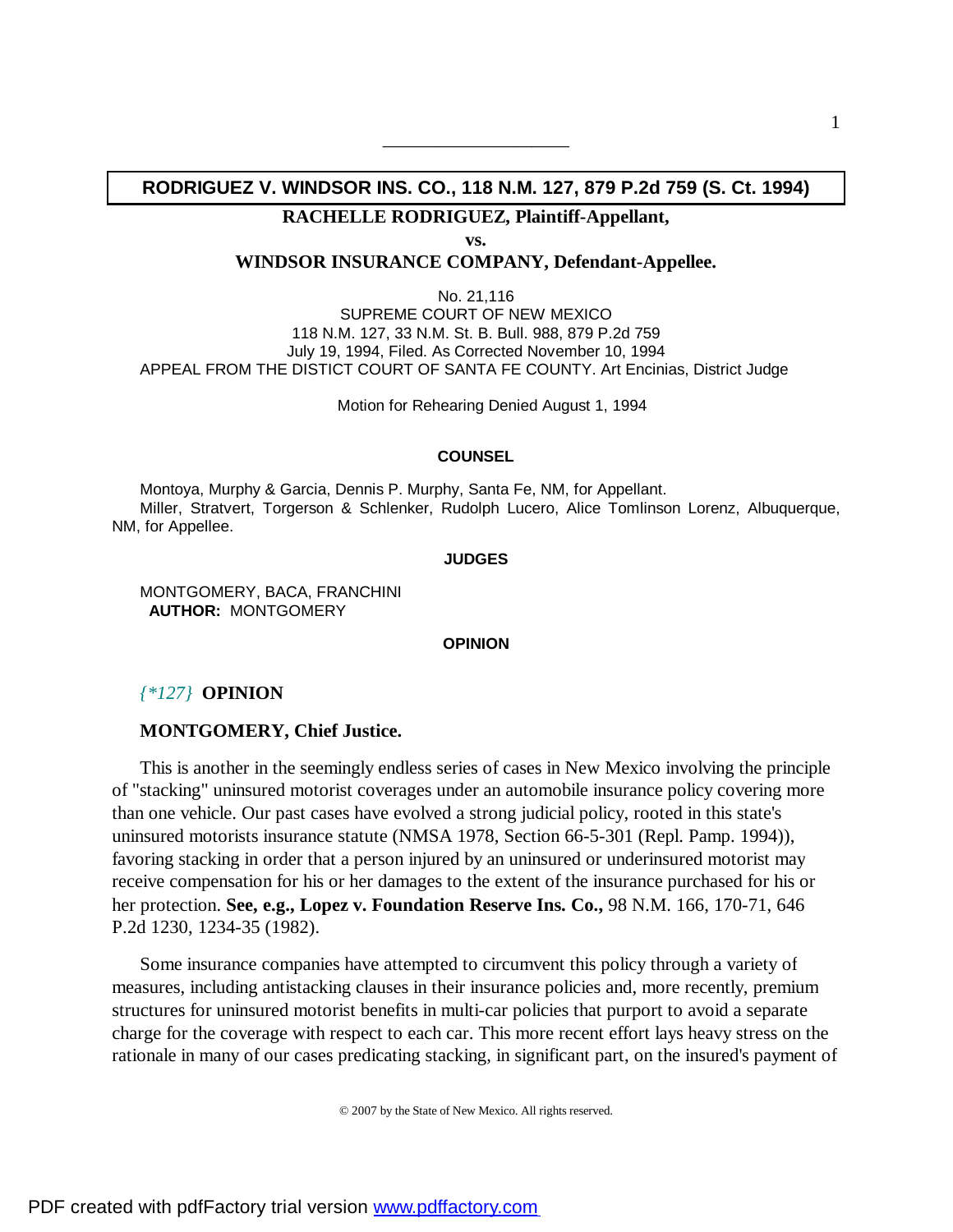multiple premiums for multiple coverages--i.e., a separate premium for the uninsured motorist coverage "on" each car insured under the policy. **See, e.g., id.** at 171, 646 P.2d at 1235. In one of our most recent stacking cases, **Allstate Insurance Co. v. Stone,** 116 N.M. 464, 863 P.2d 1085 (1993), we considered a multi-car policy in which the insurer charged a single premium for coverage with respect to all vehicles insured by the policy. We held that stacking of the coverages was permitted, but did not reach the effect of the single-premium charge. We relied instead on an internal inconsistency between the limitation-of-liability clause in the policy and a clause prohibiting combination of limits for certain types of coverage, expressly excluding uninsured motorist coverage--a repugnancy that rendered the policy's attempt to *{\*128}* prevent stacking ambiguous and, therefore, ineffectual. **Id.** at 466-67, 863 P.2d at 1087-88.

The question of the efficacy of a single premium to prevent stacking has returned in the present case. Once again, we find the policy ambiguous, in several respects, and hold that stacking must be permitted. The precise issue is whether, when the policy says that the premiums for uninsured motorist coverages with respect to additional vehicles under the policy are "included" in another premium (or other premiums), a reasonable insured might understand that more than one premium is charged, more than one coverage is purchased and stacking of coverages is permitted. The lower court resolved this issue in favor of the insurer and entered summary judgment accordingly. We reverse and remand for further proceedings.

### **I.**

The case arises from an action, brought by Rachelle Rodriguez ("Rachelle") against the Windsor Insurance Company ("Windsor") and the Silas T. Garcia and Associates Agency ("the Garcia Agency"), for damages and a declaratory judgment that Rachelle was entitled to stack the uninsured motorist coverages under an automobile insurance policy purchased through the Garcia Agency and issued by Windsor.

Jacci Rodriguez, Rachelle's mother, purchased the policy; it provided various types of insurance on the three vehicles owned and used by her family. The drivers named in the policy were Jacci, her husband Reginald, and Rachelle.<sup>1</sup> The policy consisted of a declarations page, the underlying printed policy, an uninsured motorist endorsement, and other miscellaneous endorsements not material to the issue on appeal. Appearing prominently near the top of the declarations page was the statement, "INSURANCE IS PROVIDED WHERE A PREMIUM IS SHOWN FOR THE COVERAGE." Immediately below this statement was a grid or matrix of lines and columns showing the various types and amounts of coverage, with the premium charged for each, as follows:

|               |                    |                                               |        | PREMIUMS      |        |
|---------------|--------------------|-----------------------------------------------|--------|---------------|--------|
|               | COVERAGE           | LIMITS OF LIABLILITY                          | UNIT 1 | 2             |        |
| A             | BODILY INJURY      | $$50,000$ EA PERSON<br>$$100,000$ EA ACCIDENT |        | 159.00 174.00 | 116.00 |
| B.            | PROPERTY DAMAGE    | $$25,000$ EA ACCIDENT                         | INCL   | INCL          | INCL   |
| $\mathcal{C}$ | MEDICAL PAYMENTS   | $$5,000$ EA PERSON<br>$$5,000$ EA ACCIDENT    | 30.00  | 30.00         | 30.00  |
| $\mathbf{J}$  | UNINSURED MOTORIST | BI \$ 50,000 EA PERSON                        |        |               |        |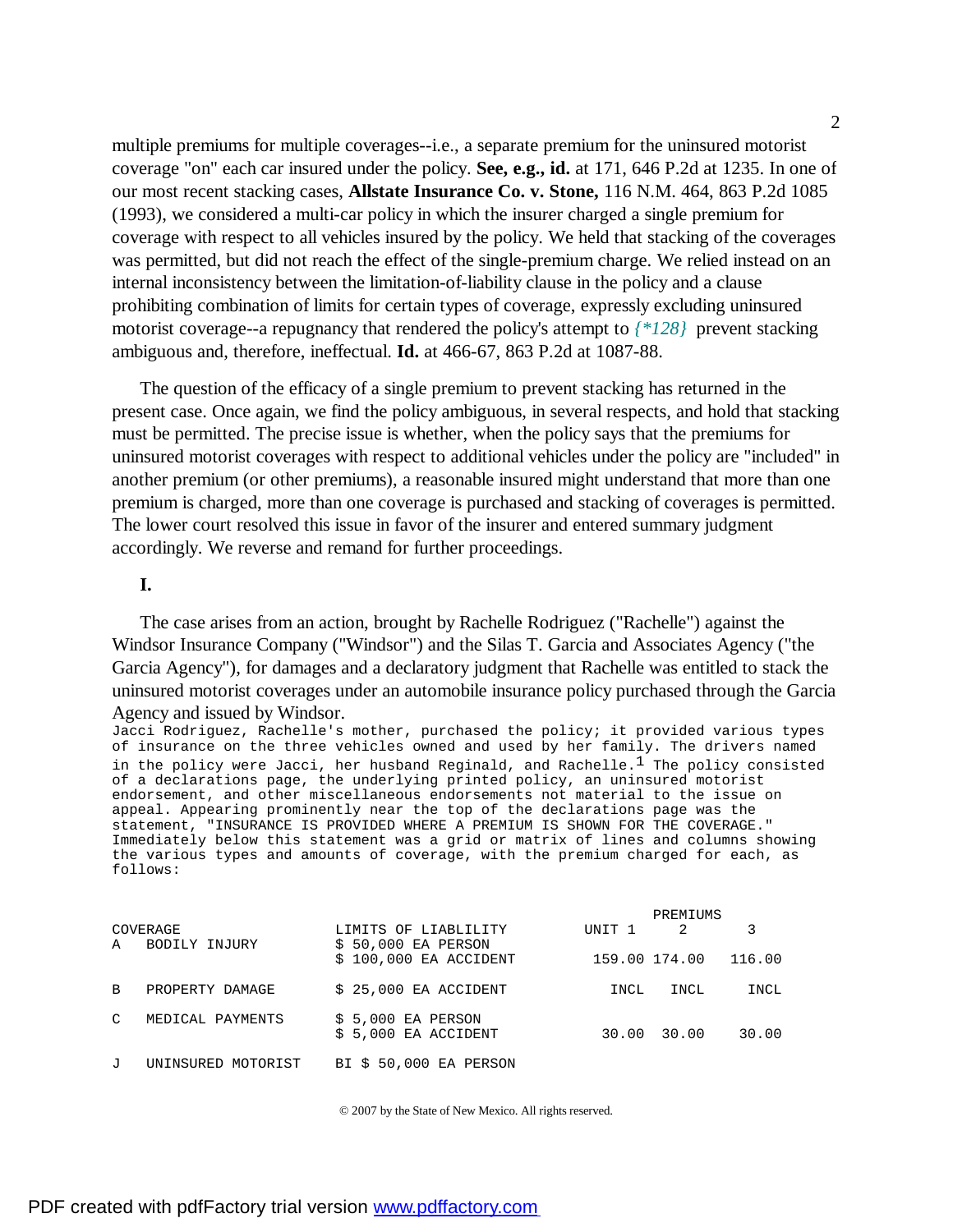|    |                  | \$ 100,000 EA ACCIDENT              | 131.00<br>INCL | INCL             |
|----|------------------|-------------------------------------|----------------|------------------|
|    |                  | PD \$ 25,000 EA ACCIDENT            | INCL<br>INCL   | INCL             |
| D. | COMPREHENSIVE    | \$ 250 DEDUCTIBLE EA ACCIDENT       | 315.00         |                  |
| Е. | COLLISION        | \$ 250 DEDUCTIBLE EA ACCIDENT       | INCL           |                  |
| T  | TOWING AND LABOR |                                     | 3.00           |                  |
|    |                  | TOTAL BY UNIT<br>TOTAL TERM PREMIUM | 320.00 522.00  | 146.00<br>988.00 |

Except for the term "INCL," this coverage/premium matrix is reasonably self-explanatory. The terms "BI" and "PD" mean, of course, bodily injury and property damage, respectively. The figures next to the word "UNIT" refer to vehicles identified on the declarations page--a 1961 Ford F-100 (Unit 1), a 1988 Ford Aerostar (Unit 2), and a 1974 Toyota Corona (Unit 3).

The language setting out the basic insuring agreement in the printed insurance policy closely followed the language on the declarations page; it provided: "We will insure you for the coverages and Limits of Liability for which a premium is shown in the Declarations of the policy." The uninsured motorist endorsement contained a "Limits of Liability" provision, stating:

 *{\*129}* The company's limit of bodily injury liability for all damages, including damages for care and loss of services, arising out of bodily injury sustained by one person in any one accident shall not exceed the amount specified by the financial responsibility law of New Mexico for bodily injury to one person in any one accident.

Rachelle was injured in an automobile accident on May 27, 1990, while riding in a friend's car (not, it should be noted, in any of the three vehicles covered by the Windsor policy). Her injuries included a crushed skull and damage to her brain, neck, and back. She settled with the other party's liability insurance carrier for that carrier's policy limits of \$ 25,000, an amount that was significantly less than her total damages. Asserting that she was covered by three underinsured motorist coverages under the Windsor policy,2 she submitted a claim to Windsor requesting payment of the combined policy limits on the three coverages claimed (a total of \$ 150,000). Windsor paid Rachelle the \$ 50,000 bodily injury limit for one uninsured motorist coverage, minus an offset for the recovery obtained from the other party,  $3$  but denied the stacking request.

In May 1992, Rachelle commenced an action in district court against Windsor and the Garcia Agency, seeking a declaratory judgment that she was entitled to stack the three separate uninsured motorist coverages allegedly purchased for her benefit, along with a judgment for all sums due her under the policy and damages resulting from Windsor's denial of her stacking request. In due course, Windsor filed a motion for partial summary judgment on the stacking issue, and soon thereafter Rachelle filed her own motion for partial summary judgment on the same issue. After a hearing on both motions, the court denied Rachelle's motion and granted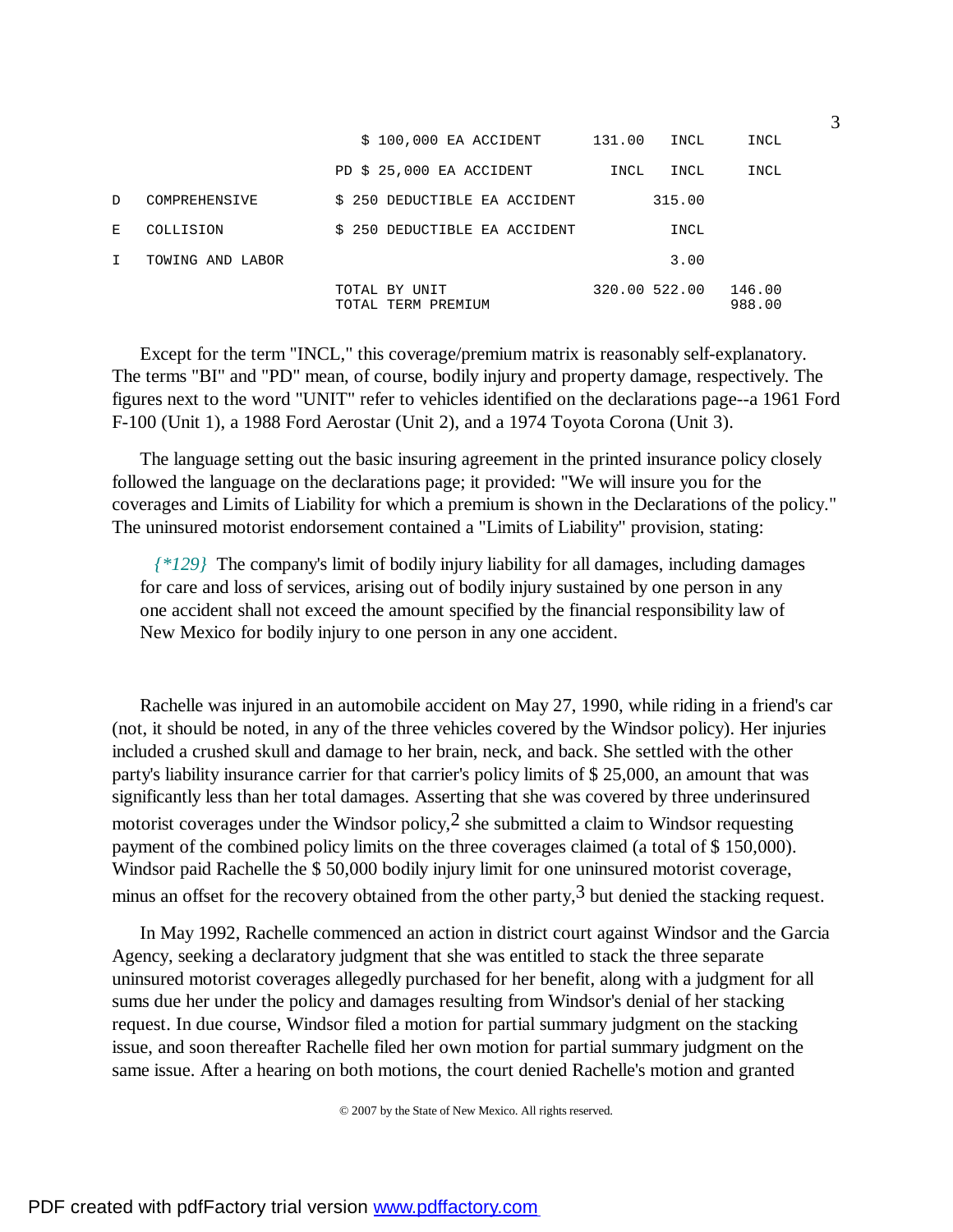Windsor's. The parties stipulated that this decision effectively disposed of all claims against Windsor, and the court accordingly entered judgment in Windsor's favor on all claims. Rachelle appeals from that judgment and from the court's denial of her own motion for summary judgment.

## **II.**

In **Vigil v. California Casualty Insurance Co.,** 112 N.M. 67, 811 P.2d 565 (1991), we held that when an insurer charges separate premiums for medical payments coverages associated with each of the insured's vehicles and issues a policy containing an ambiguous limitation-of-liability clause, the coverages pertaining to each of the vehicles may be stacked. We reached this result by relying on four factors: the number of premiums charged, the reasonable expectations of the insured, the type of insurance coverage (i.e., whether it is associated with a particular automobile or is personal to or "follows" the insured), and the ambiguity of any limitation clause. Each of these considerations plays a role in the following analysis of the stacking issue on this appeal.

We have permitted stacking of uninsured motorist coverages when separate premiums have been paid "on the rationale that separate premiums for separate coverages entitle the insured to the benefit of what he or she has paid for." **Id.** at 71, 811 P.2d 569; **see also Lopez,** 98 N.M. at 171, 646 P.2d at 1235 ("Where an insurance company charges a separate full uninsured motorist premium for each vehicle under a single or several policies, it is only fair that the insured be permitted to stack the coverages for which he has paid"). The parties here vigorously dispute *{\*130}* whether more than one premium was charged to cover the family's three cars (or, more accurately, the class one insureds under the policy) with uninsured motorist benefits. Drawing on deposition statements of its product manager and on its internal rate manual to support its reading of the policy, Windsor contends that only one premium was charged (for the first car) and that no extra fee was assessed for coverage on the second and third cars. Rachelle argues, pointing to ambiguities in the declarations page and drawing inferences from recent changes in Windsor's premium structure,  $4$  that she was charged three separate premiums, or portions of premiums, for three separate coverages.

In some cases it is clear from the policy exactly how many premiums have been charged for a particular type of coverage; in others, such as this one, the number of premiums charged is not so clear. In such unclear cases, analyzing the number of premiums charged cannot be isolated from inquiring into the insured's reasonable expectations, **see Vigil,** 112 N.M. at 71, 811 P.2d at 569, because the essential factor in determining whether more than one premium has been charged is whether a reasonable insured reading the policy terms would think that she was paying more than one premium for more than one coverage. "Giving effect to the insured's reasonable expectations, in cases of policy ambiguity, is of course a well-settled approach to construing and applying language in insurance policies." **Federal Ins. Co. v. Century Fed. Sav. & Loan Ass'n,** 113 N.M. 162, 168, 824 P.2d 302, 308 (1992); **see also Western Commerce Bank v. Reliance Ins. Co.,** 105 N.M. 346 348, 732 P.2d 873, 875 (1987) ("When there is ambiguity [in an insurance contract] . . ., the test is not what the insurer intended its words to mean, but what a reasonable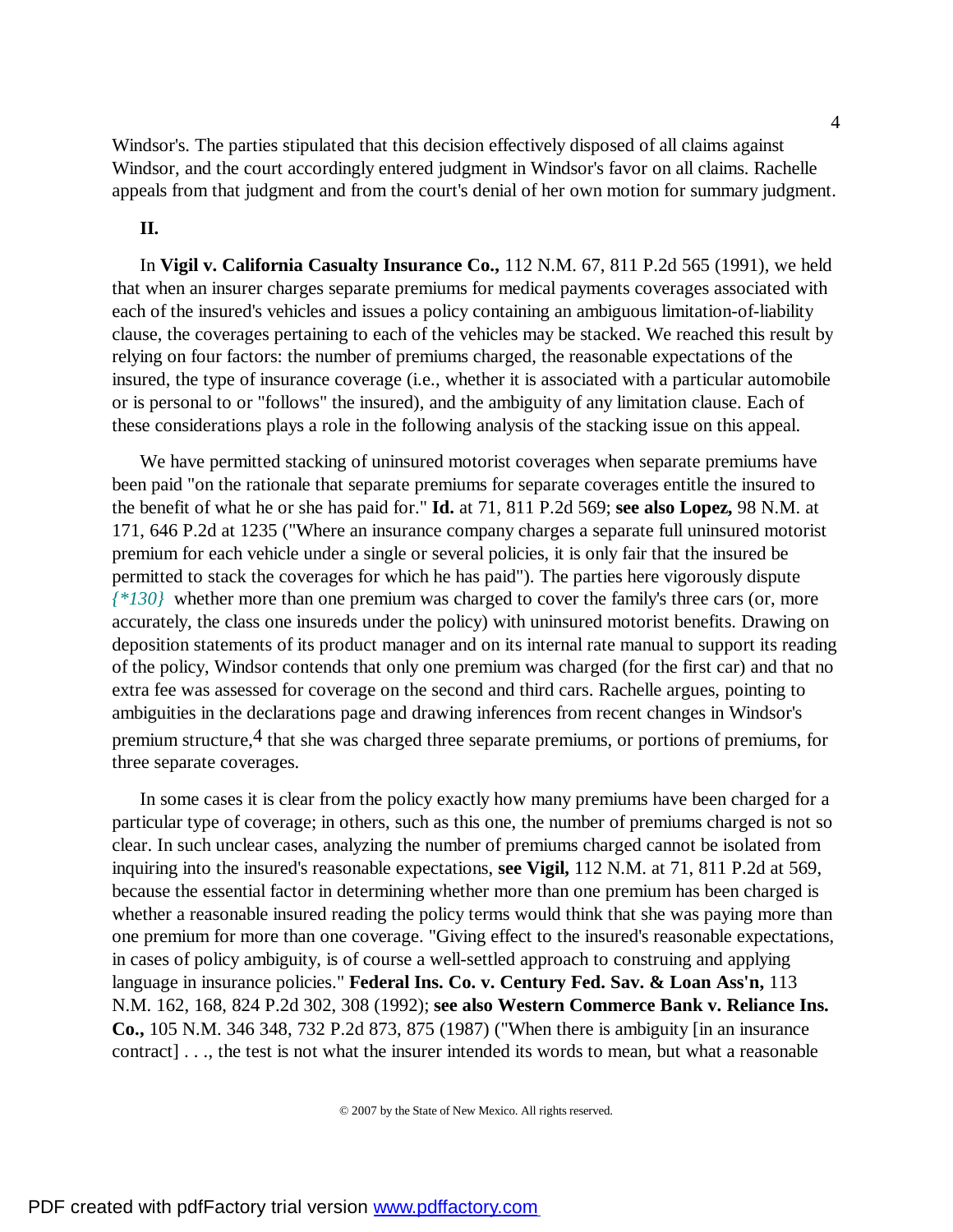person in the insured's position would have understood them to mean.").

In **Vigil** we said:

 A particular insured may or may not have expectations based on the premiums he or she has paid, and those expectations may or may not be reasonable in a particular case. In the **present** case, we hold that intra-policy stacking was available based on the wording of the policy and the kind of insurance at issue, as well as on what the trial court found were the reasonable expectations of the insured.

112 N.M. at 71, 811 P.2d at 569. Windsor cites this language for the proposition that "it was the particular expectations of the parties that mattered **not** all the possible, hypothetical expectations that could arise from particular policy language." We disagree with this reading of **Vigil** and clarify that when we speak of the insured's reasonable expectations we refer to what the hypothetical reasonable insured would glean from the wording of the policy and the kind of insurance at issue, rather than how the particular insured who happens to buy the policy might understand it. Not many people who purchase automobile insurance comprehend esoteric legal and insurance concepts such as stacking. Consequently, Windsor's argument--that because Jacci Rodriguez was not familiar with the concept of stacking she could not have had a reasonable expectation that the coverages under the policy she purchased could be stacked--would apply to many insureds. This slippery slope sleights our policy of favoring the concept of stacking to ensure that the insured will receive the benefit of what he or she has paid for and that people concerned about the dangers of uninsured motorists will be compensated to the full extent of the insurance purchased for *{\*131}* their protection. **See Jimenez v. Foundation Reserve Ins. Co.,** 107 N.M. 322, 324, 757 P.2d 792, 794 (1988) ("The legislature intended that an injured person be compensated to the extent of insurance liability coverage purchased for his or her benefit."); **Schmick v. State Farm Mut. Auto. Ins. Co.,** 103 N.M. 216, 219, 704 P.2d 1092, 1095 (1985) ("The intent of the Legislature was to put an injured insured in the same position he would have been in had the tortfeasor had liability coverage in an amount equal to the uninsured/underinsured motorist protection purchased for the insured's benefit.").

Coverage should not depend, as Windsor suggests, on how astute the particular insured is. Rather, the insurer who drafts the policy must "reasonably anticipate . . . the effect of the language used upon an untrained mind, or . . . how the language is understood by the ordinary person." 13 John A. Appleman & Jean Appleman, **Insurance Law and Practice** § 7386, at 159 (1976) (footnote omitted). It is a well-recognized principle of insurance law that, since it is the insurer who normally drafts the documents memorializing the parties' agreement and the typical insured usually has very little input into the language of the contract, **see** Robert E. Keeton & Alan I. Widiss, **Insurance Law** § 6.3(a)(1), at 628 (1988) (Practitioner's Ed.), the insurer has the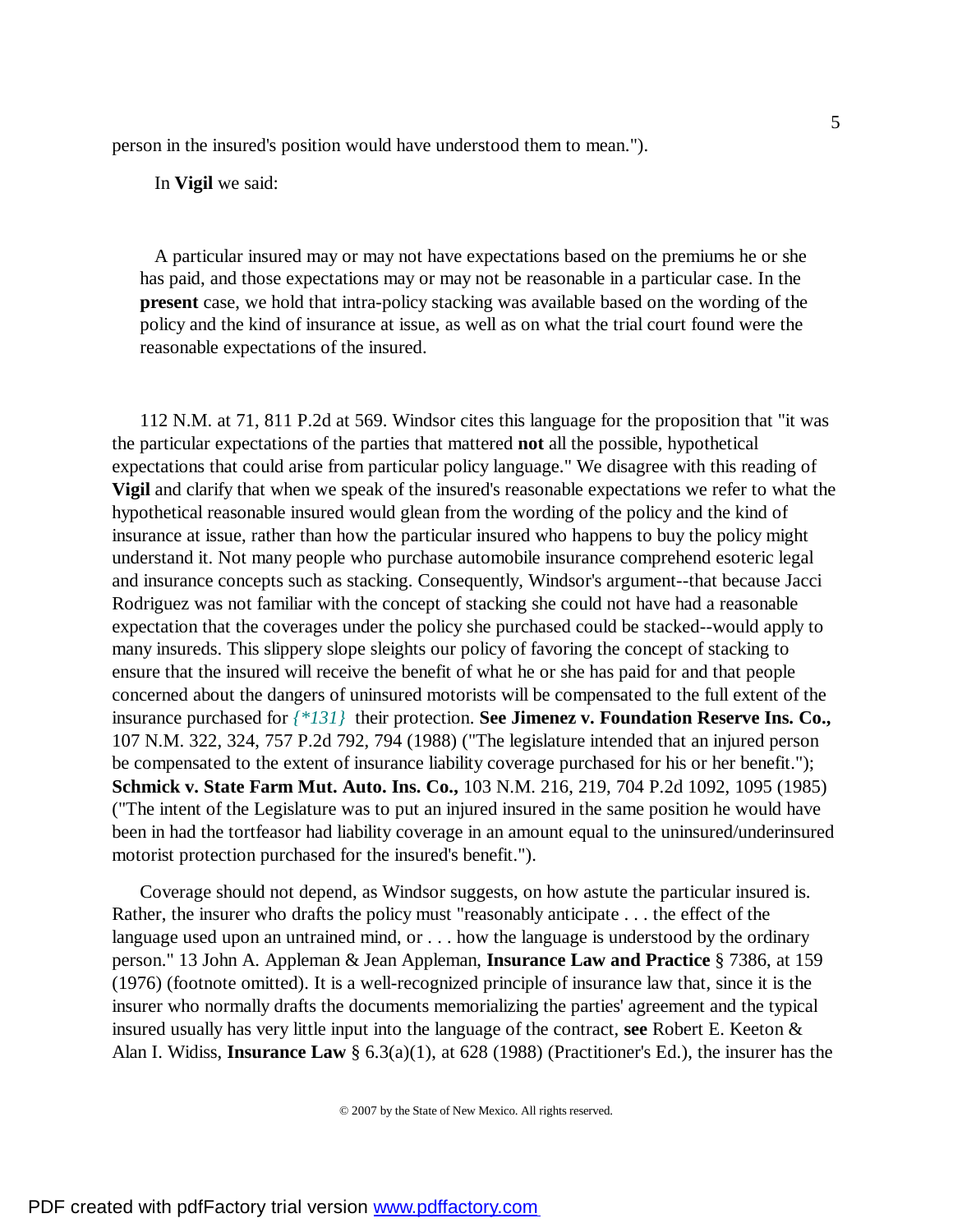responsibility of issuing an intelligible policy.<sup>5</sup> If the insurer issues an ambiguous policy, the ambiguities are construed against the insurer.

Thus, in order to determine how many premiums the Rodriguezes paid for uninsured motorist coverage, we must first ascertain whether the terms of the policy, with respect to this issue, are ambiguous. If "the policy is ambiguous, judicial construction of its terms is required to give it effect," **Lopez,** 98 N.M. at 168, 646 P.2d at 1232, and we must examine whether its terms as viewed by a reasonable insured yield a reasonable impression that more than a single premium has been paid for more than a single uninsured motorist coverage.

We find Windsor's policy to be ambiguous with respect to its uninsured motorist coverages. Although the parties agree that the term "INCL" stands for "included," use of that term on the "uninsured motorist" line of the declarations page is susceptible to different interpretations.6 To the untrained reader, it could signify, as Windsor argues, that although no premium was charged for uninsured motorist coverage on Units 2 and 3, coverage for those vehicles was included in the single \$ 131 premium for the coverage on Unit 1. Or it could mean, as Rachelle asserts, that Windsor did charge premiums for the coverage on both Units 2 and 3, those premiums having been included in the premium for Unit 1, or in some other premium charged under the policy.<sup>7</sup>

*{\*132}* Although Windsor contends that the premium charged for uninsured motorist coverage did not vary with the number of cars insured, we note that there is a clause in the "Conditions" section of the uninsured motorist endorsement reading:

**Premium.** If during the policy period the number of insured motor vehicles owned by the named insured or spouse . . . changes, such insured shall notify the company during the policy period of any change and the premium shall be adjusted in accordance with the manuals in use by the company.

The typical insured perusing this language could reasonably draw the conclusion that the premium she paid for uninsured motorist coverage **did** vary with the number of vehicles insured. Moreover, because certain spaces in the "Premiums" columns on the declarations page were left blank where no premium was charged, it would be natural, or at least reasonable, for the typical insured (who presumably would not think she was receiving something for nothing) to assume she had paid consideration (a premium) for each space filled in with "INCL," especially since the declarations page said "INSURANCE IS PROVIDED WHERE A PREMIUM IS SHOWN FOR THE COVERAGE" immediately above the coverage/premium grid.<sup>8</sup>

Another source of ambiguity lies in fact that the uninsured motorist coverage is listed on the declarations page on a car-by-car basis. Uninsured motorist coverage follows the insured. **Vigil,** 112 N.M. at 70, 811 P.2d at 568. "Unless the policy explicitly provides otherwise, there is no particular relationship between the insurance benefits available to the insured and the automobile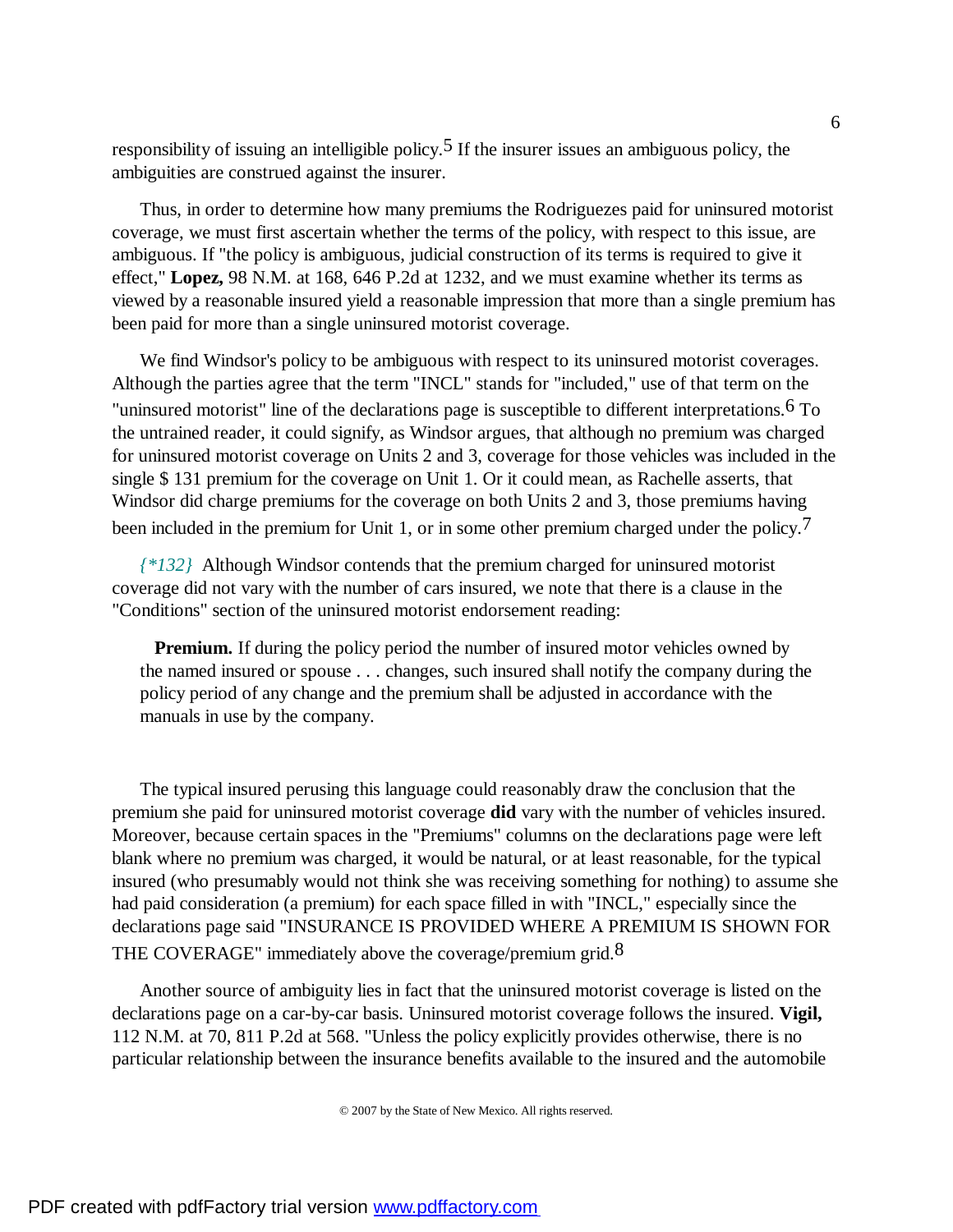or other vehicle involved in the accident." **Id.; see also Lopez,** 98 N.M. at 170, 646 P.2d at 1234 ("Uninsured motorist coverage protects against bodily injury and does not relate to coverage of a particular vehicle.").9 This point raises the question: If uninsured motorist coverage is personal to the named insureds and family members and is not linked in any way to whether they are riding in one of the cars listed on the policy, why does the uninsured motorist line indicate, by using "INCL," that there is coverage attached to each of the family's three cars? If Windsor is correct in its insistence that the policy only provides one uninsured motorist coverage regardless of the number of cars listed on the declarations page, then this format disingenuously leads the reader of the policy to believe that she is getting more than she paid for. "If the language adopted by the insurer in its contract is capable of two constructions, it will not be permitted to adopt one construction in selling the policy and another in avoiding liability." Appleman, **supra,** § 7403, at 310.

The "Limits of Liability" provision in the endorsement is also ambiguous. It states that Windsor's liability for damages suffered by one person in one accident "shall not exceed the amount specified by the financial responsibility law of New Mexico for bodily injury to one person in any one accident." However, those limits (set in NMSA 1978, Section 66-5-208 (Repl. Pamp. 1994), at \$ 25,000 per person and \$ 50,000 per accident), contradict the limits listed on the Rodriguezes' declarations page: \$ 50,000 per person and \$ 100,000 per accident. This contradiction renders the clause fatally inconsistent, and Windsor acknowledges that the clause must be disregarded.

At this point it is clear that the documents the Rodriguezes received from Windsor contained a number of ambiguities in setting out Windsor's uninsured motorist premium structure and that there are reasonable interpretations of the documents that could *{\*133}* lead the typical untrained insured to believe that she could stack uninsured motorist benefits. In light of the principles of construction that apply to judicial interpretation of insurance contracts, we hold that the three separate coverages indicated on the uninsured motorist/bodily injury line of the declarations page may be stacked and that Rachelle's motion for partial summary judgment on this issue should have been granted.

### III.

We do not declare that it is impossible for an insurance company to issue uninsured motorist coverage that is immune to stacking. We wish to emphasize, however, that because the insurer conceptualizes and drafts the contract, it has an obligation to express clearly its intent not to allow stacking--to its agents who sell the policy and, more importantly, to the insureds to whom it issues the agreements it prepares. "The insurer has a duty to make any [limitations of or] exclusions from coverage both clear and conspicuous. Any limitations should be so written that the insured, by reading the policy, can understand what the exclusions are, when they are given a reasonable and fair interpretation." Appleman, **supra,** § 7403, at 318-20 (footnotes omitted). If the policy documentation is unclear, the insured will not be able to make an informed decision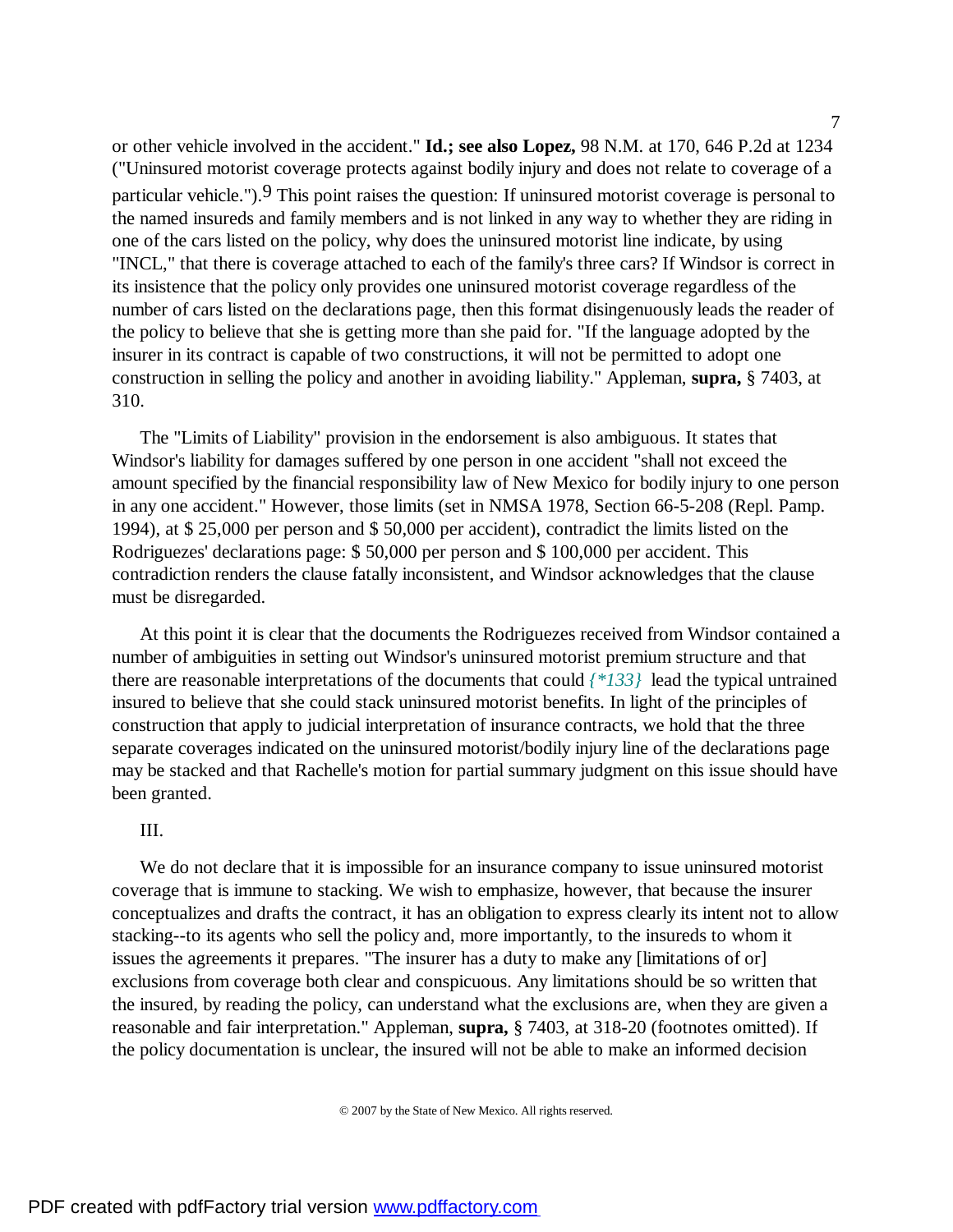whether to purchase and stay with that policy (and that insurance company) or to opt for another.

In **Vigil,** we noted the similarity between uninsured motorists coverage and medical payments coverage because both kinds of insurance provide personal accident coverage, which "follows" the insured, rather than insurance that is attached to or associated with a particular vehicle (as, for example, liability, collision, and comprehensive coverages are). In **Sanchez,** 109 N.M. at 160, 783 P.2d at 470, we gave effect to an unambiguous clause providing that medical payments coverages could not be stacked. Despite the strength of the judicial policy mentioned at the beginning of this opinion and as discussed in, **e.g., Jimenez,** 107 N.M. at 324-26, 757 P.2d at 794-96, it may be possible to give effect to a **truly** unambiguous antistacking clause, provided it plainly notifies the insured that only one premium has been charged for one insurance coverage, that the coverage provides personal accident insurance that cannot be stacked regardless of the number of vehicles covered by the policy, and that the insured should bear this feature in mind when purchasing insurance. **See Kinder v. Oklahoma Farmers Union Mut. Ins. Co.** 813 P.2d 546, 548 (Okla. Ct. App.), **cert. denied,** 813 P.2d 546 (1991) (stating that insurance company could limit uninsured motorist benefits under multi-car policy provided it adequately informed insured that only one premium was charged regardless of number of vehicles covered and that insured should so understand in selecting uninsured motorist limits).10 That question, however, is not before us. There will be time enough to consider the question when it is properly presented, briefed, and argued.

The summary judgment in Windsor's favor is reversed, and the cause is remanded to the district court for further proceedings consistent with this opinion.

IT IS SO ORDERED.

SETH D. MONTGOMERY, Chief Justice

WE CONCUR:

JOSEPH F. BACA, Justice

GENE E. FRANCHINI, Justice

### **OPINION FOOTNOTES**

1 Rachelle was a member of the Rodriguez household at the time of the accident and was a class one insured as contemplated by, **e.g., Konnick v. Farmers Insurance Co.,** 103 N.M. 112, 115-16, 703 P.2d 889, 892-93 (1985) (defining class one insureds as including "the named insured as stated in the policy, the spouse, and relatives residing in the household").

2 The uninsured motorist coverage under the policy included underinsured motorist coverage. We use the terms "uninsured motorist" and "underinsured motorist" interchangeably. **See Konnick,** 103 N.M. at 114 n.1, 703 P.2d at 891 n.1 ("underinsured motorist coverage is equivalent to uninsured motorist coverages for purposes of stacking benefits").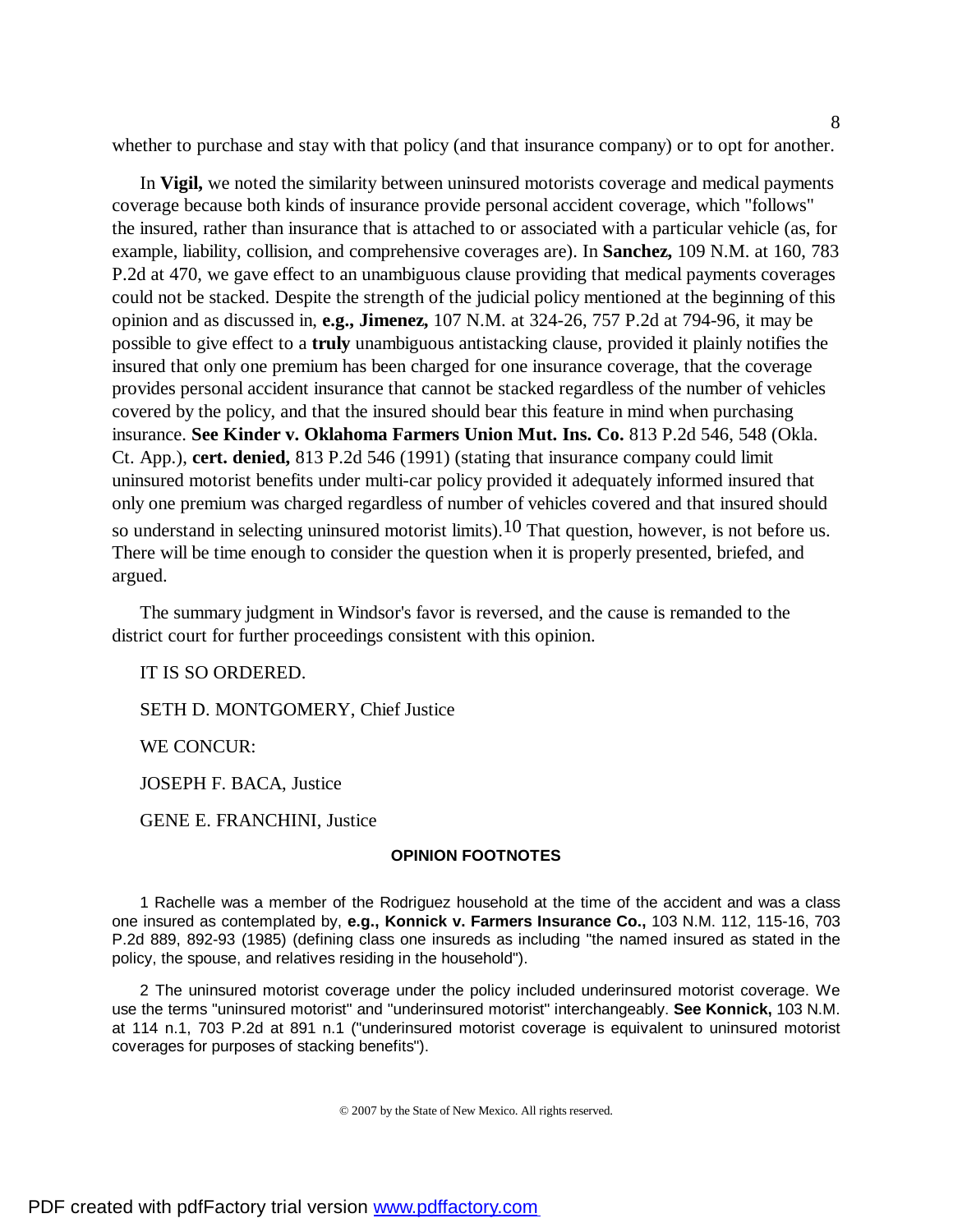3 The order granting Windsor's motion for summary judgment stated that "the maximum uninsured/underinsured bodily injury benefit Plaintiff may claim is limited to \$ 50,000 per person minus an offset of \$ 16,666.67 for liability coverage previously received." However Windsor's answer brief says that "there was no dispute with respect to Plaintiff's entitlement to the difference between [the other party's] \$ 25,000 limits and the \$ 50,000 limit of the Windsor policy. That amount has been paid." We have referred simply to the "offset" without attempting to determine which figure is correct. That determination can be made, if necessary, by the trial court on remand.

4 Before 1989, Windsor sold uninsured motorist coverage, for a six-month period, with bodily injury limits of \$ 50,000 per person and \$ 100,000 per accident and a property damage limit of \$ 25,000 per accident (the same as the limits in the Rodriguezes' policy), for \$ 66 per single-vehicle policy and \$ 120 per multi-car policy. In 1989, Windsor altered this premium structure by charging \$ 131 for a six-month period, regardless of the number of cars covered by the policy. Base on Windsor's product manager's deposition statement that the purpose of the change was to prevent stacking, Rachelle claims that under the modified premium structure Windsor still charged multiple premiums for uninsured motorist coverage but concealed them by charging the higher premium of \$ 131 for the first car (representing the averaged amount of the premiums that would have been charged to cover multipe cars) and gratuitously including coverage of the other cars.

5 The rationale behind this allocation of responsibility is forcefully expressed in **Sanchez v. Herrera,** 109 N.M. 155, 159, 783 P.2d 465, 469 (1989);

When a court examines the words of an insurance contract for ambiguity, a particular concern arises due to the nature of the contract. Modern contract theory emphasizes the importance of the bargain as an element of a typical contract. This model of a bargained-for enteprise carried out by, if not equallshrewd, at least free-willed parties, does not it insurance contracts. . . . Not only does the insurance company draft the documents, but it does so with far more knowledge than the typical insured of the consequences of particular words. [Citations omitted.]

6 The significance of the term "INCL" on the declarations age is not explained in the uninsured motorist endorsement or in the definitions section of the policy, nor did the Garcia Agency ever clarify to the Rodriguezes what the term meant.

7 Another potential interpretation is that the "INCL"s placed in the columns under Units 2 and 3 on the uninsured motorist/bodily injury coverage line indicate that the premiums charged for coverage on those vehicles were include in the premium for another type of coverage (one appearing on a different line) or in the total premium charged for the entire policy. There is no reason why the "INCL"s in columns 2 and 3 on the uninsured motorist/bodily injury line are necessarily linked to the \$ 131 premium shown in column 1 on that line. For example, the line for uninsured motorist/property damage coverage has "INCL" in all three columns, which means that the premiums charge for that coverage must have been included in the premium listed on another line or in the premium for the policy as whole. Similarly, "INCL" is inserted on the line for collision coverage only in column 2, which means that, although collision coverage indisputably was provided for Unit 2 and not for Units 1 or 3, the premium for the coverage had to be included in some other charge--probably the \$ 315 premium for comprehensive coverage shown on the line immediately above it.

8 The New Mexico Insurance Code defines "premium" as follows: "'Premium' means the consideration for insurance or for an annuity, **by whatever name called.** " NMSA 1978, § 59A-18-3 (Repl. Pamp. 1992) (emphasis aded).

9 In **Vigil,** we quoted this pithy line from one of our past cases: "'The uninsured motorists protection covers the insured and the family members while riding in uninsured vehicles, while riding in commercial